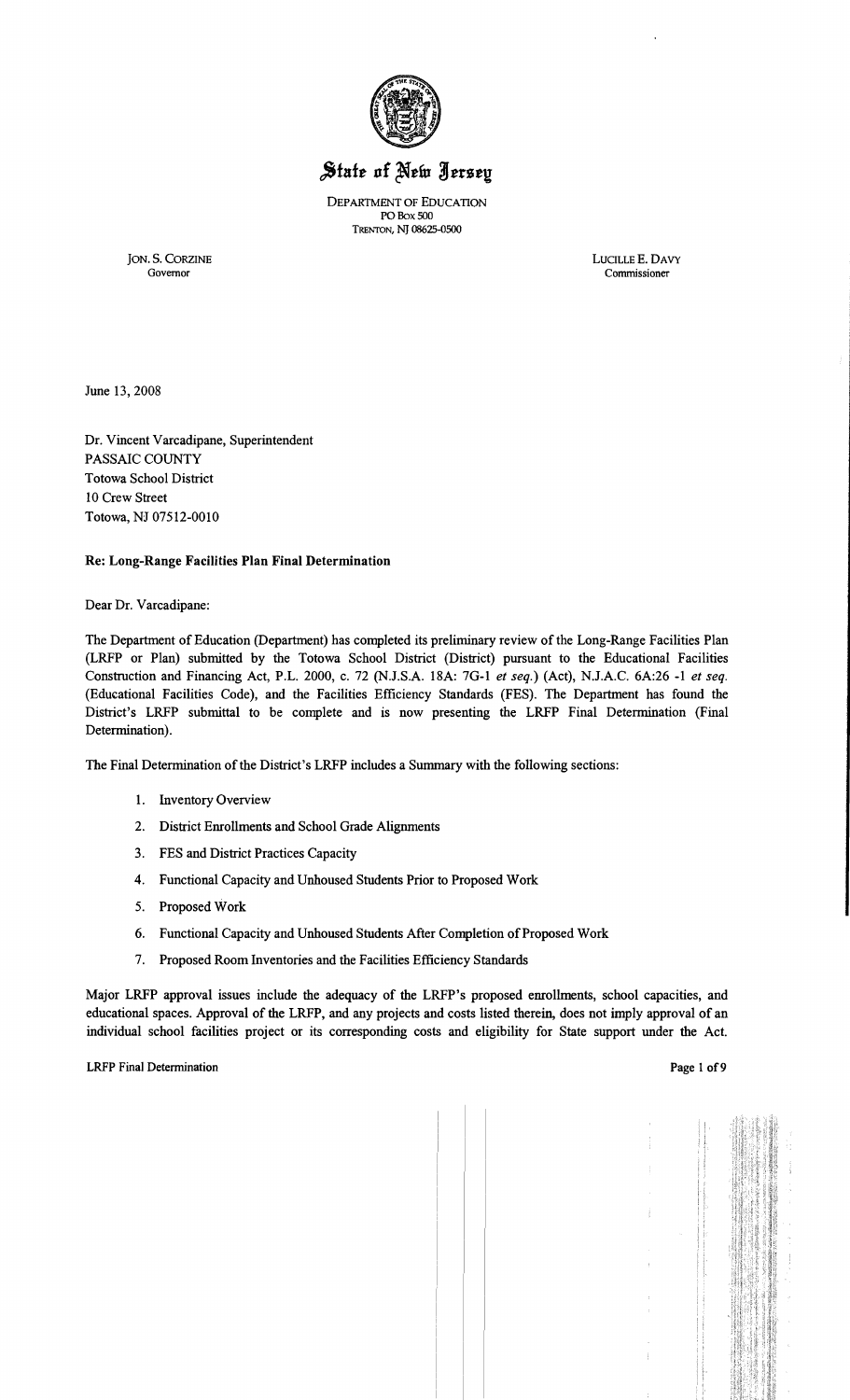Similarly, approval of the LRFP does not imply approval of portions of the Plan that are inconsistent with the Department's FES and proposed building demolition or replacement. Determination of preliminary eligible costs and final eligible costs will be made at the time of the approval of a particular school facilities project pursuant to N.J.S.A. 18A:7G-5. The District must submit a feasibility study as part of the school facilities project approval process, pursuant to N.J.S.A. 18A:7G-7b, to support proposed building demolition or replacement. The feasibility study should demonstrate that a building might pose a risk to the safety of the occupants after rehabilitation or that rehabilitation is not cost-effective.

Following the approval of the LRFP, the District may submit an amendment to the approved LRFP for Department review. Unless and until an amendment to the LRFP is submitted to and approved by the Commissioner of the Department pursuant to N.J.S.A. 18A:7G-4(c), the approved LRFP shall remain in effect. The District may proceed with the implementation of school facilities projects that are consistent with the approved LRFP whether or not the school facilities project contains square footage that may be ineligible for State support.

We trust that this document will adequately explain the Final Determination and allow the District to move forward with the initiation of projects within its LRFP. Please contact James Pao, Manager at the Office of School Facilities at (609) 943-5454with any questions or concerns that you may have.

Sincerely,

Lucille Way

Lucille E. Davy Commissioner

Enclosure

c: John Hart, Chief of Staff

William King, Assistant Commissioner, Division of Field Services Kathryn Forsyth, Director of Public Information Robert Gilmartin, Interim Passaic County Superintendent Susan Kutner, Director, Policy and Planning, School Facilities, Office of the Chief of Staff Frank LoDolce, Regional Director, School Facilities, Office of the Chief of Staff James Pao, County Manager, School Facilities, Office of the Chief of Staff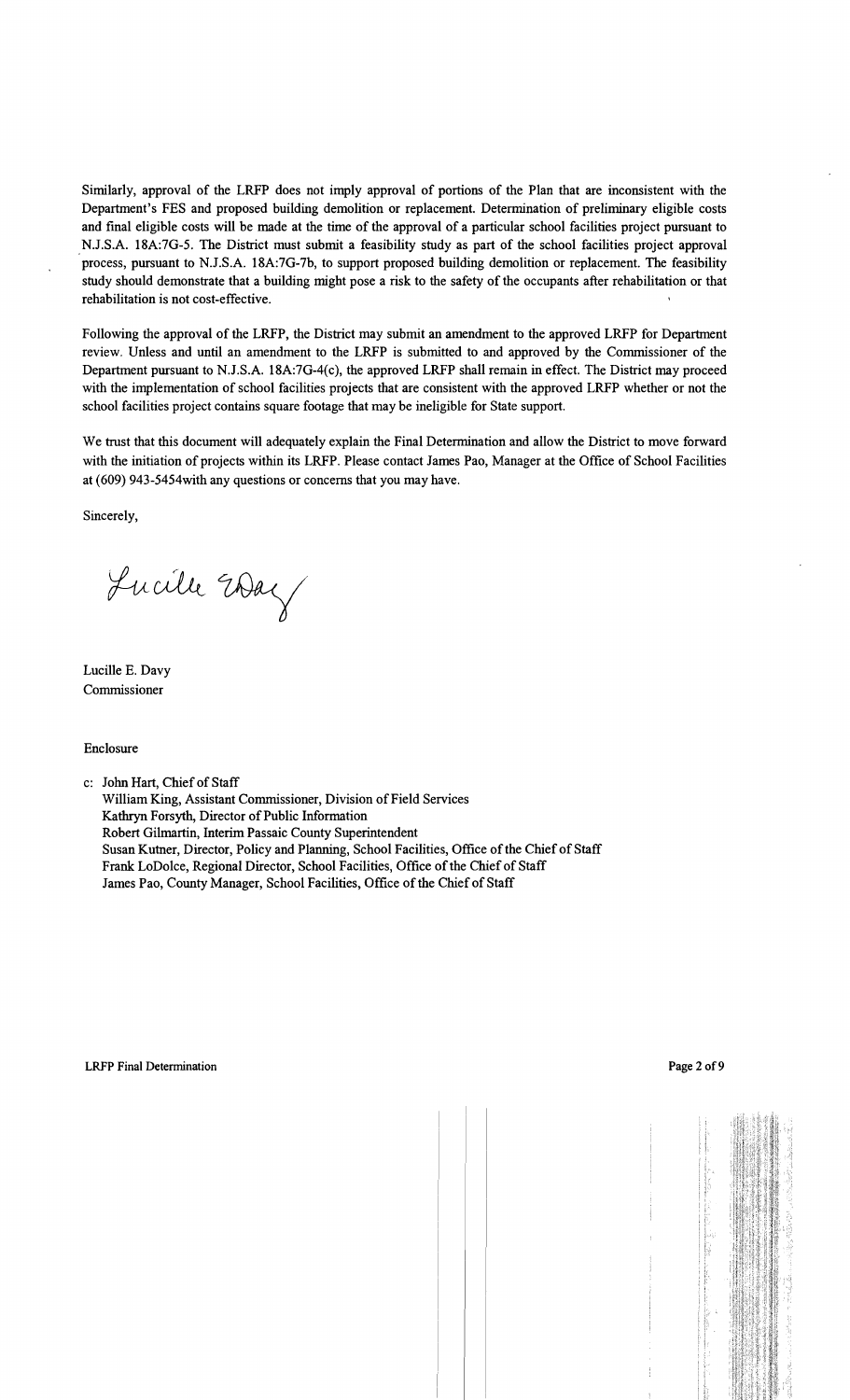#### LONG-RANGE FACILITIES PLAN

# Final Determination Summary

#### Totowa School District

The Department of Education (Department) has completed its review of the Long-Range Facilities Plan (LRFP or Plan) submitted by the Totowa School District (District) pursuant to the Educational Facilities Construction and Financing Act, P.L. 2000, c.72 (N.J.S.A. 18A:7G-l *et seq.)* (Act), N.J.A.C. 6A:26-1 et seq. (Educational Facilities Code), and the Facilities Efficiency Standards (FES).

This is the Department's Final Determination Summary (Summary) of the LRFP. The Summary is based on the standards set forth in the Act, the Educational Facilities Code, the FES, District entered data in the LRFP and Project Application and Tracking System (LRFP website), and District supplied supporting documentation. The Summary consists of seven sections. The referenced reports in *italic* text are standard LRFP reports available on the Department's LRFP website.

#### 1. Inventory Overview

The District provides services for students in grades PK3-8. The predominant existing school grade configuration is K-2 and 3-8. The predominant proposed school grade configuration is PK3-2 and 3-8. The District is classified as an "Under 55" district for funding purposes.

The District identified existing and proposed schools, sites, buildings, playgrounds, playfields, and parking lots in its LRFP. The total number of existing and proposed district-owned or leased schools, sites, and buildings are listed in Table 1. A detailed description of each asset can be found in the LRFP website report titled *'Site Asset Inventory Report. "* 

|                                                      | <b>Existing</b> | Proposed |
|------------------------------------------------------|-----------------|----------|
| Sites:                                               |                 |          |
| <b>Total Number of Sites</b>                         | 3               |          |
| Number of Sites with no Buildings                    | 0               | 0        |
| Number of Sites with no Instructional Buildings      |                 |          |
| <b>Schools and Buildings:</b>                        |                 |          |
| <b>Total Number of Schools</b>                       | 2               | 2        |
| <b>Total Number of Instructional Buildings</b>       | 2               | 2        |
| Total Number of Administrative and Utility Buildings |                 |          |
| <b>Total Number of Athletic Facilities</b>           | 0               | 0        |
| <b>Total Number of Parking Facilities</b>            |                 |          |
| <b>Total Number of Temporary Facilities</b>          |                 |          |

#### Table 1: Inventory Summary

As directed by the Department, incomplete school facilities projects that have project approval from the Department are represented as "existing" in the Plan. District schools with incomplete approved projects that include new construction or the reconfiguration of existing program space are as follows: n/a.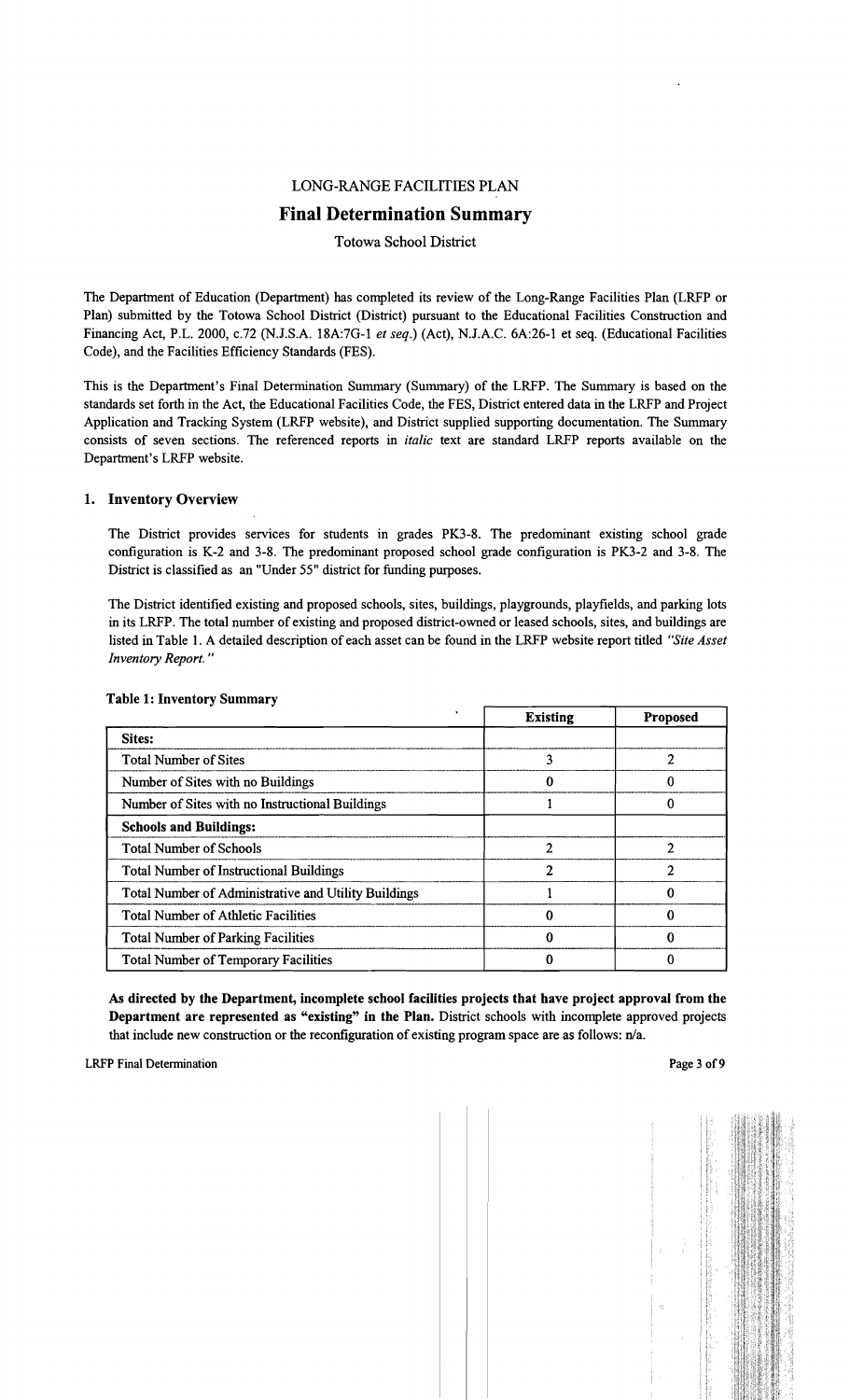Major conclusions are as follows:

- The District is proposing to decrease the existing number of District-owned or leased sites.
- The District is proposing to maintain the existing number of District-owned or operated schools.
- The District is proposing to maintain the existing number of District-owned or leased instructional buildings. The District is proposing to decrease the existing number of District-owned or leased noninstructional buildings.

FINDINGS The Department has determined that the proposed inventory is adequate for review of the District's LRFP. However, the LRFP determination does not imply approval of an individual school facilities project listed within the LRFP. The District must submit individual project applications for project approval. If building demolition or replacement is proposed, the District must submit a feasibility study, pursuant to N.J.S.A. 18A:7G-7b, as part of the application for the specific school facilities project.

# 2. District Enrollments and School Grade Alignments

The District determined the number of students, or "proposed enrollments," to be accommodated in the LRFP on a district-wide basis and in each school. The District's existing and proposed enrollments and the cohortsurvival projection provided by the Department on the LRFP website are listed in Table 2. Detailed information can be found in the LRFP website report titled *"Enrollment Projection Detail.* " Existing and proposed school enrollments and grade alignments can be found in the report titled *"Enrollment and School Grade Alignment. "* 

|                             | <b>Actual Enrollments</b><br>2004 school year | <b>District Proposed</b><br><b>Enrollments</b> | <b>Department's LRFP</b><br><b>Website Projection</b> |  |
|-----------------------------|-----------------------------------------------|------------------------------------------------|-------------------------------------------------------|--|
| Grades K-12:                |                                               |                                                |                                                       |  |
| Grades K-5, including SCSE  | 598<br>578                                    |                                                | 596                                                   |  |
| Grades 6-8, including SCSE  | 310                                           | 342                                            | 341                                                   |  |
| Grades 9-12, including SCSE |                                               | 0                                              | 0                                                     |  |
| <b>Totals K-12</b>          | 888                                           |                                                | 937                                                   |  |
| Pre-Kindergarten:           |                                               |                                                |                                                       |  |
| Pre-Kindergarten, Age 3     |                                               | 14                                             | 0                                                     |  |
| Pre-Kindergarten, Age 4     |                                               | 0                                              | 0                                                     |  |
| Pre-Kindergarten, SCSE      |                                               |                                                | 8                                                     |  |

#### Table 2: Enrollment Comparison

"SCSE" = Self-Contained Special Education

Major conclusions are as follows:

- The District elected to use the Department's LRFP website projection. Supporting documentation was submitted to the Department as required to justify the proposed enrollments.
- • The District is planning for increasing enrollments.
- The District is not an ECPA (Early Childhood Program Aid) District.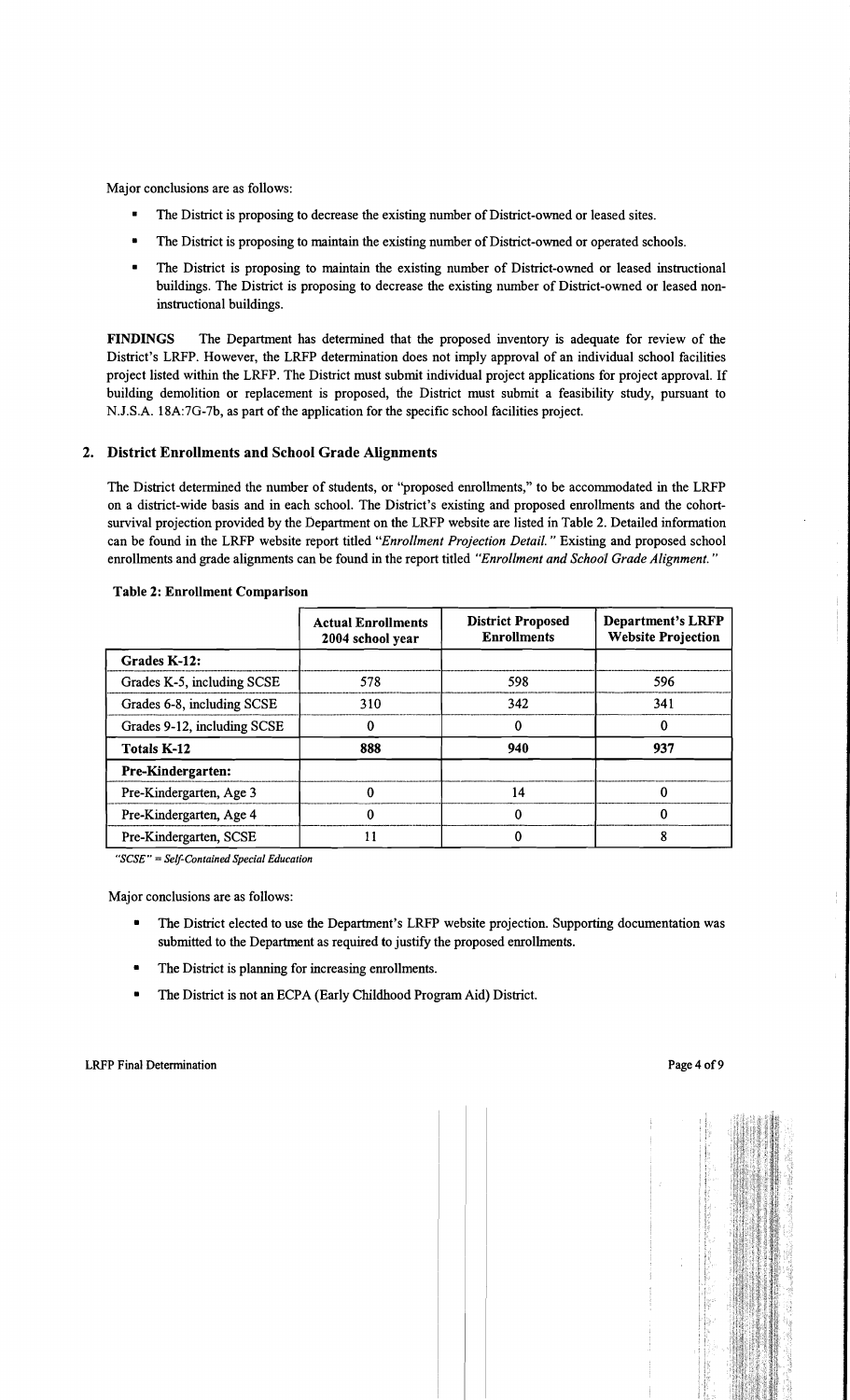FINDINGS The Department has determined that the District's proposed enrollments are supportable for review of the District's LRFP. The Department will require a current enrollment projection at the time an application for a school facilities project is submitted incorporating the District's most recent Fall Enrollment Report in order to verify that the LRFP's planned capacity is appropriate for the updated enrollments.

# 3. FES and District Practices Capacity

The proposed room inventories for each school were analyzed to determine whether the LRFP provides adequate capacity for the proposed enrollments. Two capacity calculation methods, called *"FES Capacity"* and *"District Practices Capacity,* " were used to assess existing and proposed school capacity in accordance with the FES and District program delivery practices. A third capacity calculation, called *"Functional Capacity, "*  determines Unhoused Students and potential State support for school facilities projects. Functional Capacity is analyzed in Section 5 of this Summary.

- *FES Capacity* only assigns capacity to pre-kindergarten *(if district-owned or operated),* kindergarten, general, and self-contained special education classrooms. No other room types are considered to be capacity-generating. Class size is based on the FES and is prorated for classrooms that are sized smaller than FES classrooms. FES Capacity is most accurate for elementary schools, or schools with non-departmentalized programs, in which instruction is "homeroom" based. This capacity calculation may also be accurate for middle schools depending upon the program structure. However, this method usually significantly understates available high school capacity since specialized spaces that are typically provided in lieu of general classrooms are not included in the capacity calculations.
- *District Practices Capacity allows the District to include specialized room types in the capacity* calculations and adjust class size to reflect actual practices. This calculation is used to review capacity and enrollment coordination in middle and high schools.

A capacity utilization factor in accordance with the FES is included in both capacity calculations. A 90% capacity utilization rate is applied to classrooms serving grades K-8. An 85% capacity utilization rate is applied to classrooms serving grades 9-12. No capacity utilization factor is applied to preschool classrooms.

Table 3 provides a summary of existing and proposed district-wide capacities. Detailed information can be found in the LRFP website report titled *"FES and District Practices Capacity. "* 

|                                          | <b>Total FES Capacity</b> | <b>Total District Practices Capacity</b> |
|------------------------------------------|---------------------------|------------------------------------------|
| $(A)$ Proposed Enrollments               | 954                       | 954                                      |
| (B) Existing Capacity                    | 851.72                    | 915.30                                   |
| <i>Existing Capacity Status (B)-(A)</i>  | $-102.28$                 | $-38.70$                                 |
| (C) Proposed Capacity                    | 855.24                    | 922.10                                   |
| <b>*Proposed Capacity Status (C)-(A)</b> | -98.76                    | $-31.90$                                 |

#### Table 3: FES and District Practices Capacity Summary

*• Positive numbers signify surplus capacity; negative numbers signify inadequate capacity. Negative values for District Practices capacity are acceptable* if*proposed enrollments do not exceed 100% capacity utilization.* 

Major conclusions are as follows:

• The District has appropriately coordinated proposed school capacities and enrollments in the LRFP.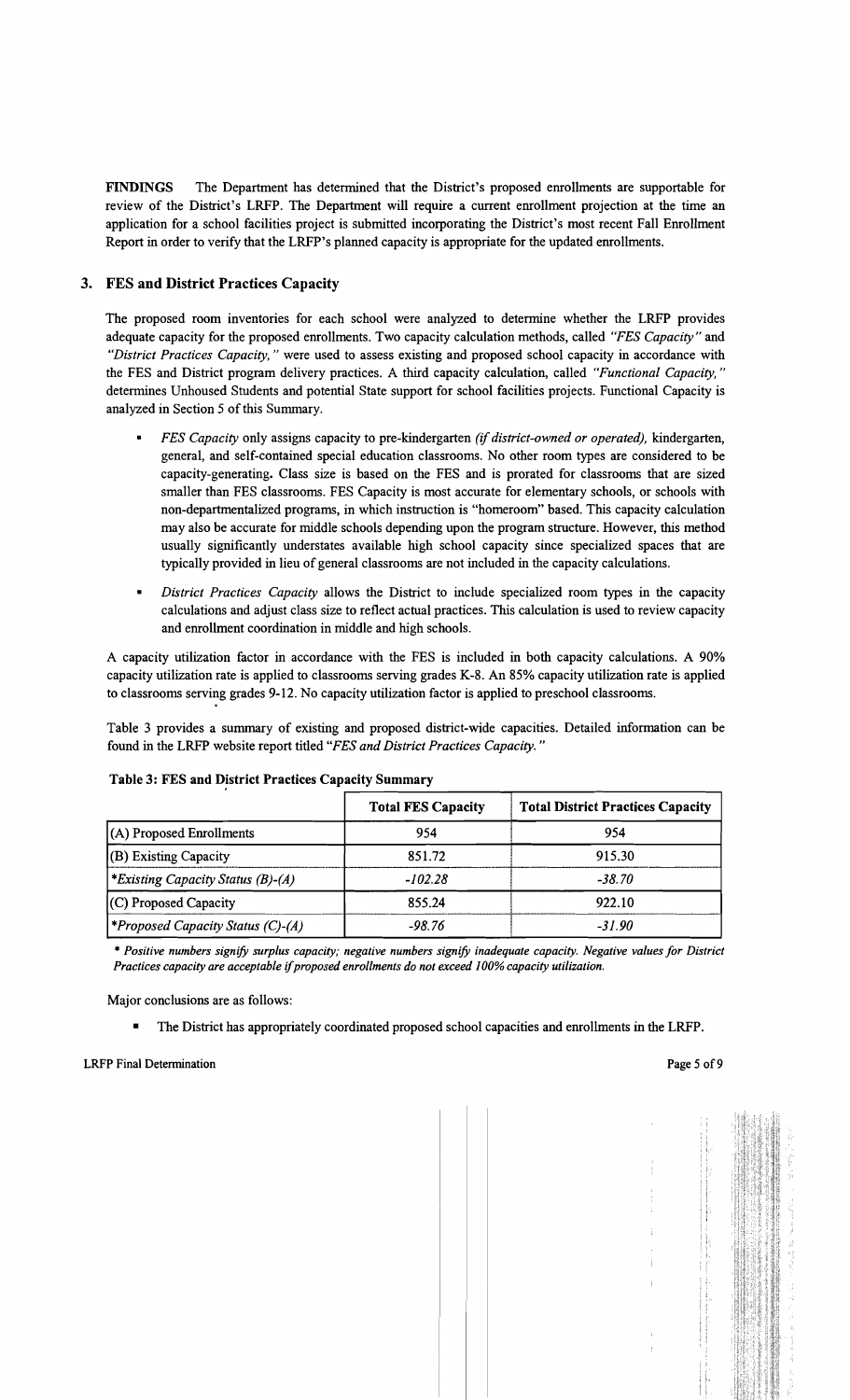Adequate justification has been provided by the District if capacity for a school deviates from the proposed enrollments by more than 5%.

FINDINGS The Department has determined that the proposed District capacity, in accordance with the proposed enrollments, is adequate for review of the District's LRFP. The Department will require a current enrollment projection at the time an application for a school facilities project is submitted, incorporating the District's most recent Fall Enrollment Report, in order to verify that the LRFP's planned capacity meets the District's updated enrollments.

# 4. Functional Capacity and Unhoused Students Prior to Proposed Work

*Functional Capacity* was calculated and compared to the proposed enrollments to provide a preliminary estimate of Unhoused Students and new construction funding eligibility. Functional Capacity is the adjusted gross square footage of a school building *(total gross square feet minus excluded space)* divided by the minimum area allowance per Full-time Equivalent student for the grade level contained therein. Unhoused Students is the number of students projected to be enrolled in the District that exceeds the Functional Capacity of the District's schools pursuant to N.J.A.C.  $6A:26-2.2(c)$ .

*"Excluded Square Feet"* in the LRFP Functional Capacity calculation includes (1) square footage exceeding the FES for any pre-kindergarten, kindergarten, general education, or self-contained special education classroom; (2) grossing factor square footage *(corridors, stairs, mechanical rooms, etc.)* that exceeds the FES allowance, and (3) square feet proposed to be demolished or discontinued from use. Excluded square feet may be revised during the review process for individual school facilities projects.

Table 4 provides a preliminary assessment of Functional Capacity, Unhoused Students, and Estimated Maximum Approved Area for the various grade groups in accordance with the FES. Detailed information concerning the calculation and preliminary excluded square feet can be found in the LRFP website reports titled *"Functional Capacity and Unhoused Students"* and *"Functional Capacity Excluded Square Feet."* 

|                      |            | В          |                 |                |                          |
|----------------------|------------|------------|-----------------|----------------|--------------------------|
|                      |            | Estimated  |                 | D              | $E = C x D$              |
|                      | A          | Existing   | $C = A-B$       | Area           | <b>Estimated Maximum</b> |
|                      | Proposed   | Functional | Unhoused        | Allowance      | Approved Area for        |
|                      | Enrollment | Capacity   | <b>Students</b> | (gsf/students) | <b>Unhoused Students</b> |
| Elementary $(K-5)^*$ | 598        | 690.19     | 0               | 125.00         |                          |
| Middle $(6-8)$       | 342        | 346.50     | $\bf{0}$        | 134.00         | 0                        |
| High (9-12)          | 0          | 0          |                 | 151.00         |                          |
| Totals K-12          | 940        | 1,036.69   |                 |                |                          |

Table 4: Functional Capacity and Unhoused Students Prior to Proposed Work

*\*Pre-kindergarten students are not included in the calculations.* 

Major conclusions are as follows:

The calculations for "Estimated Existing Functional Capacity" do not include school facilities projects that have been approved by the Department but were not under construction or complete at the time of Plan submission.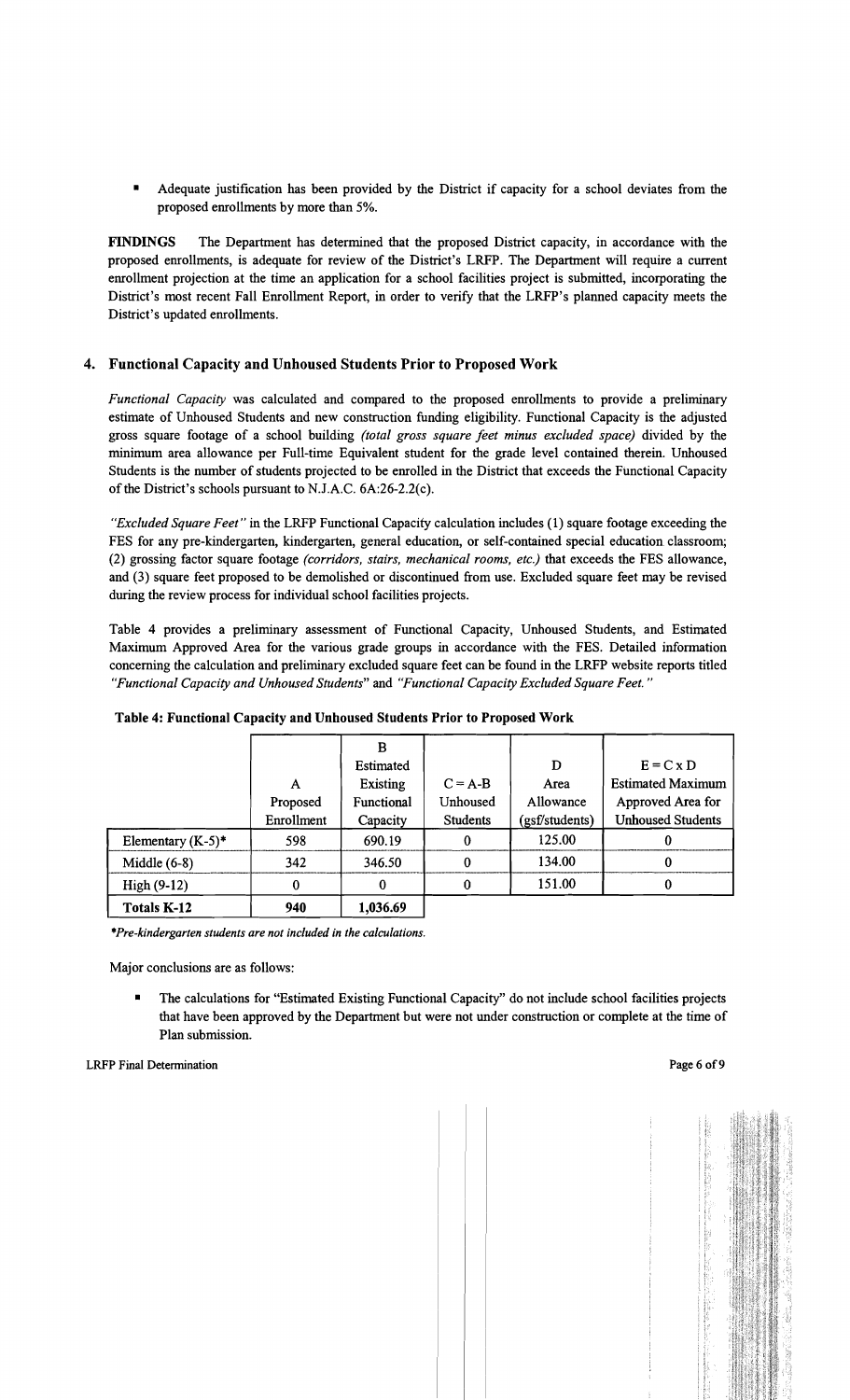- The District, based on the preliminary LRFP assessment, does not have Unhoused Students for the following FES grade groups: Grades K-5, 6-8.
- The District, based on the preliminary LRFP assessment, has Unhoused Students for the following FES grade groups: n/a.
- The District is not an ECPA district. Therefore, pre-kindergarten students are not included in the calculations. Unhoused pre-kindergarten self-contained special education students are eligible for State support. A determination of square footage eligible for State support will be made at the time an application for a specific school facilities project is submitted to the Department for review and approval.
- The District is not proposing to demolish or discontinue the use of existing District-owned instructional space. The Functional Capacity calculation excludes square feet proposed to be demolished or discontinued for the following FES grade groups: n/a.

FINDINGS Functional Capacity and Unhoused Students calculated in the LRFP are preliminary estimates. Justification for square footage in excess of the FES and the determination of additional excluded square feet, Preliminary Eligible Costs (PEC), and Final Eligible Costs (FEC) will be included in the review process for specific school facilities projects. A feasibility study undertaken by the District is required if building demolition or replacement is proposed per NJ.A.C. 6A:26-2.3(b)(10).

# 5. Proposed Work

The District was instructed to review the condition of its facilities and sites and to propose corrective *"system"*  and *"inventory"* actions in its LRFP. *"System"* actions upgrade existing conditions without changing spatial configuration or size. Examples of system actions include new windows, finishes, and mechanical systems. *"Inventory"* actions address space problems by removing, adding, or altering sites, schools, buildings and rooms. Examples of inventory actions include building additions, the reconfiguration of existing walls, or changing room use.

Table 5 summarizes the type of work proposed in the District's LRFP for instructional buildings. Detailed information can be found in the LRFP website reports titled *"Site Asset Inventory," "LRFP Systems Actions Summary,* " *and "LRFP Inventory Actions Summary. "* 

| <b>Type of Work</b>                                            | <b>Work Included in LRFP</b> |  |  |
|----------------------------------------------------------------|------------------------------|--|--|
| <b>System Upgrades</b>                                         | Yes                          |  |  |
| <b>Inventory Changes</b>                                       |                              |  |  |
| Room Reassignment or Reconfiguration                           | Yes                          |  |  |
| <b>Building Addition</b>                                       | No                           |  |  |
| New Building                                                   | No                           |  |  |
| Partial or Whole Building Demolition or Discontinuation of Use | No                           |  |  |
| New Site                                                       | No                           |  |  |

Table 5: Proposed Work for Instructional Buildings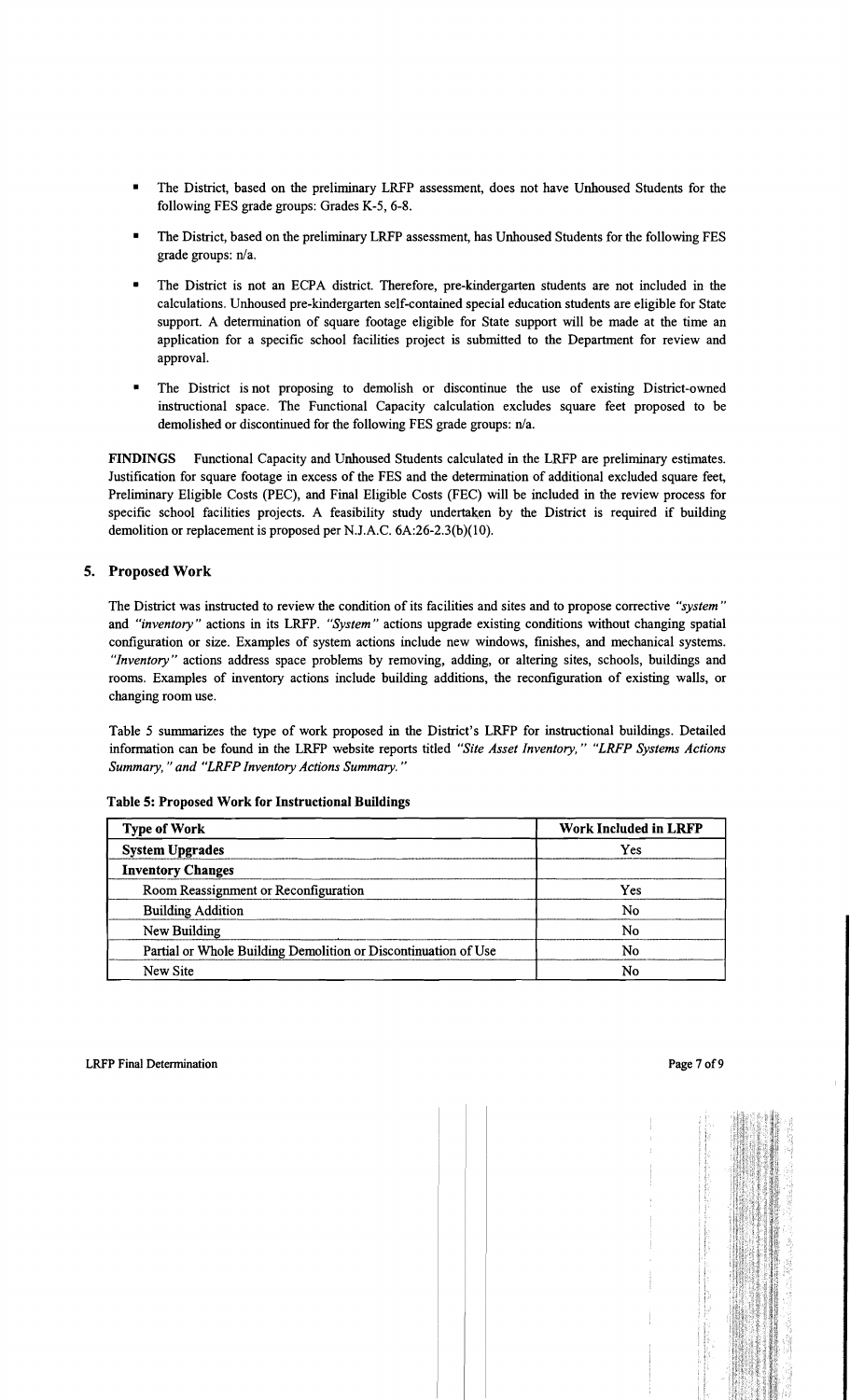Major conclusions are as follows:

- The District has proposed system upgrades in one or more instructional buildings.
- The District has proposed inventory changes, excluding new construction, in one or more instructional buildings.
- The District has not proposed new construction in lieu of rehabilitation in one or more instructional buildings.

Please note that costs represented in the LRFP are for capital planning purposes only. Estimated costs are not intended to represent preliminary eligible costs or final eligible costs of approved school facilities projects.

The Act (N.J.S.A. 18A:7G-7b) provides that all school facilities shall be deemed suitable for rehabilitation unless a pre-construction evaluation undertaken by the District demonstrates to the satisfaction of the Commissioner that the structure might pose a risk to the safety of the occupants even after rehabilitation or that rehabilitation is not cost-effective. Pursuant to N.J.A.C.  $6A:26-2.3(b)(10)$ , the Commissioner may identify school facilities for which new construction is proposed in lieu of rehabilitation for which it appears from the information presented that new construction is justified, provided, however, that for such school facilities so identified, the District must submit a feasibility study as part of the application for the specific school facilities project. The cost of each proposed building replacement is compared to the cost of additions or rehabilitation required to eliminate health and safety deficiencies and to achieve the District's programmatic model.

Facilities used for non-instructional or non-educational purposes are ineligible for State support under the Act. However, projects for such facilities shall be reviewed by the Department to determine whether they are consistent with the District's LRFP and whether the facility, if it is to house students (full or part time) conforms to educational adequacy requirements. These projects shall conform to all applicable statutes and regulations.

FINDINGS The Department has determined that the proposed work is adequate for review of the District's LRFP. However, Department approval of proposed work in the LRFP does not imply that the District may proceed with a school facilities project. The District must submit individual project applications with cost estimates for Department project approval. Both school facilities project approval and other capital project review require consistency with the District's approved LRFP.

# 6. Functional Capacity and Unhoused Students After Completion of Proposed Work

The *Functional Capacity* of the District's schools *after* completion of the scope of work proposed in the LRFP was calculated to highlight any remaining Unhoused Students.

Table 6 provides a preliminary assessment of Unhoused Students and Estimated Remaining Maximum Area after completion of new construction proposed in the LRFP, if applicable. Detailed information concerning the calculation can be found in the website report titled *"Functional Capacity and Unhoused Students."*